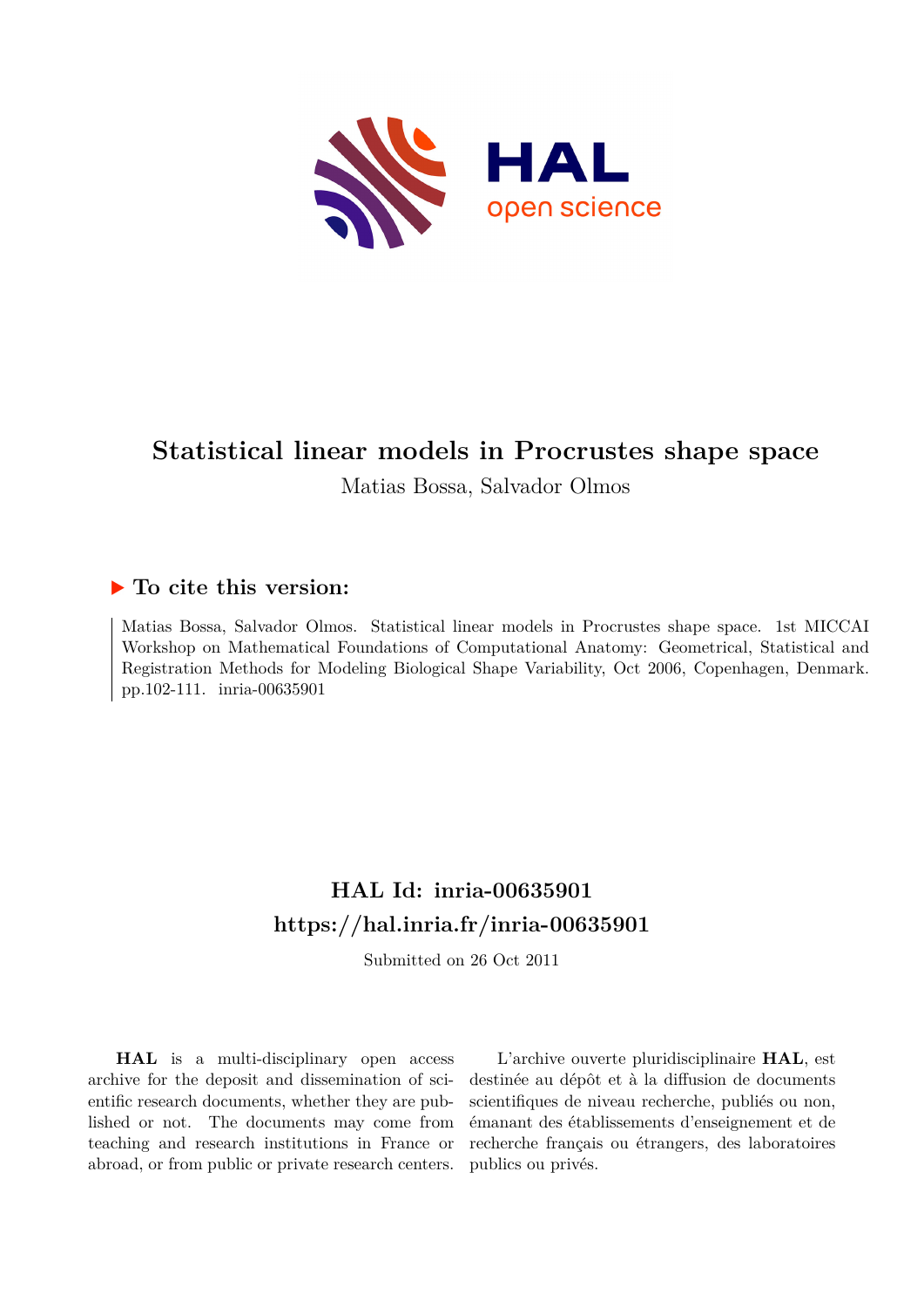# Statistical linear models in Procrustes shape space

Matias N. Bossa and Salvador Olmos

Communications Technologies Group (GTC), Aragon Institute of Engineering Research (I3A), Zaragoza University, Spain, {bossa,olmos}@unizar.es<sup>\*</sup>

Abstract. The configuration matrix of a set of labeled landmarks is one the most used shape representations. However, it is well-known that the configuration matrix is not invariant under translation, scaling and rotation. This problem is revisited in this work where a local tangent shape space characterization at a reference shape is obtained as the null space of the subspace spanned by the reference shape and the set of translation and rotation generators. This local linear description of the shape space allows us to compute mean and variance of shapes as well as apply classical mutivariate statistical techniques such as Principal Component Analysis. Our proposal is compared with previous approaches, such as the seminal work [1] and more recents works [2] and [3].

## 1 Introduction

Shape analysis is concerned with the study of the geometrical descriptors that are invariant to position, size and orientation. Shape analysis has proven to be very useful in several tasks of computer vision and medical imaging, such as segmentation of anatomical structures or detecting and quantifying shape differences driven by pathology.

Several shape descriptors have been proposed in the literature. Many authors use a set of landmarks on the shape boundary as relevant geometric features [1, 2]. A recent comprehensive survey on shape analysis with landmarks can be found in [4]. However it is well known that the configuration matrix is not invariant under translation, scaling and rotation.

When using a set of labeled landmarks, one way to achieve a shape description invariant to position, size and orientation is by means of Procrustes alignment. A complete analysis of Procrustes shape space was done in [5, 6], where a deep understanding of the topology of Riemannian manifolds is used.

In this work we propose a procedure to obtain a local shape characterization, by using a tangent space projection and a Riemannian exponential mapping. This shape description allows us to apply classical multivariate statistical tools in shape space with accuracy. For example we applied Principal Component

<sup>?</sup> This work was funded by grants TEC2005-07801-C03:02 from CICYT, PI04/1795 and PI05/2006 from FIS, and PIP113/05 from DGA. The work of M. Bossa is supported by DGA under the FPI grant B097/2004.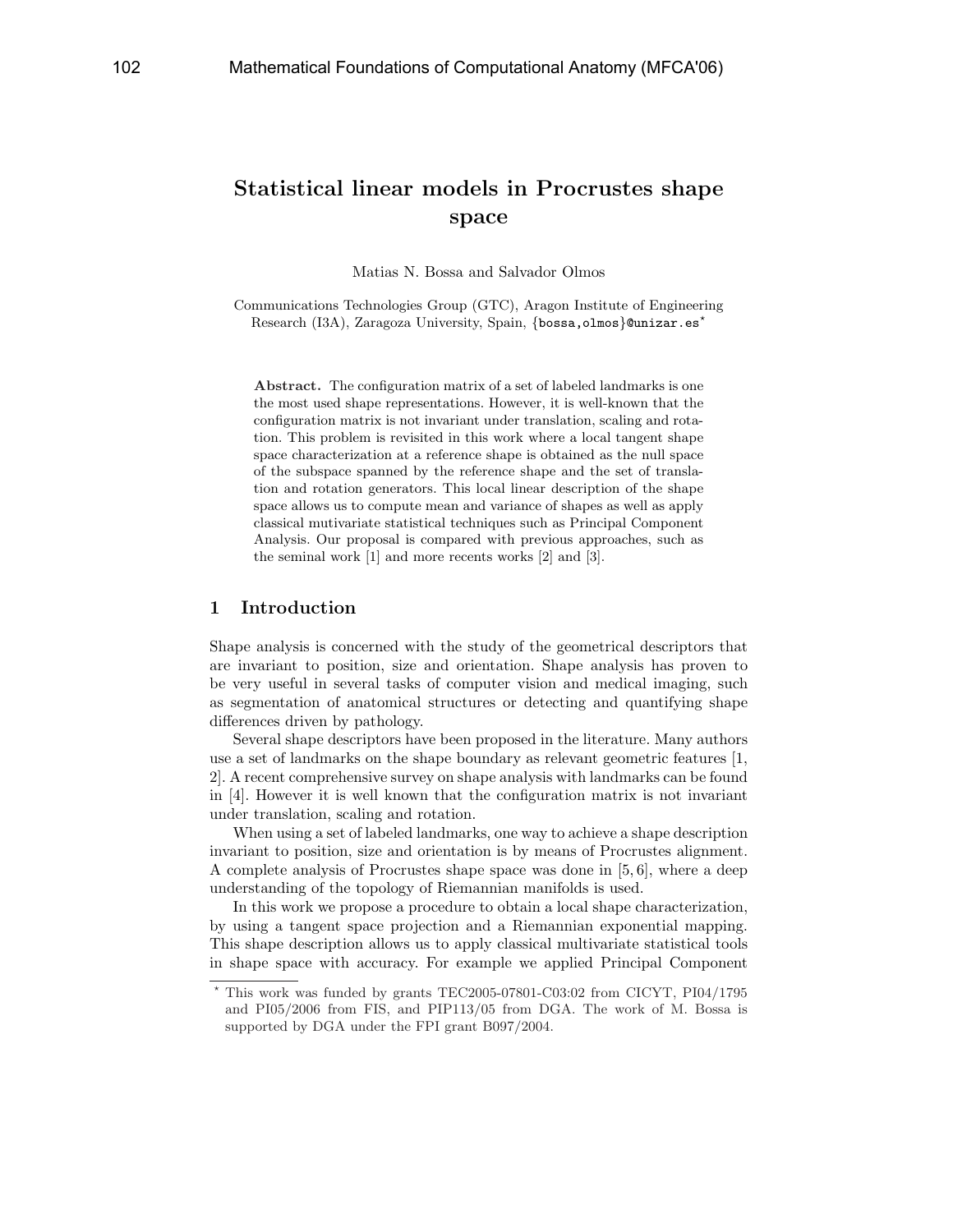Analysis (PCA) on several characterizations of shape space and compared their performance.

### 2 Shape characterization and distances

Shape is usually defined as the geometrical information of an object that is invariant under a similarity transformation, i.e. location, translation and scale [7]. In this work we will focus on a particular shape description, that is the set of k labeled points in  $\mathbb{R}^m$ . The coordinates of these points can be arranged in a  $k \times m$  configuration matrix **X**, or equivalently on a  $km \times 1$  configuration vector  $\mathbf{x} = \text{vec}(\mathbf{X})$ . We will use the notation  $\mathbf{z}_i$  to denote the  $k \times 1$  vector containing the *i*th column of any  $k \times m$  matrix **Z**, and  $z^{j}$  to denote different  $km \times 1$  vectors indexed by j.

A configuration matrix  $X$  is not a proper shape descriptor, because it is not pose invariant. For any similarity transformation, i.e.  $s \in \mathbb{R}^+$ ,  $\mathbb{R} \in \mathbf{SO}(m)$  (the special orthogonal group) and  $\mathbf{t} \in \mathbb{R}^m$ , the configuration given by  $s\mathbf{X} \mathbf{R} + \mathbf{1}_k \mathbf{t}^{\mathrm{T}}$ describes the same shape than **X**, where  $\mathbf{1}_k$  is the  $k \times 1$  vector  $[1 \ 1 \ \dots \ 1]^T$ .

In order to get a shape descriptor invariant under scale and translation several constraints on  $X$  can be used. For example, if  $X$  is forced to be a unity norm matrix  $\|\mathbf{X}\|^2 = \text{tr}(\mathbf{X}\mathbf{X}^T) = 1$  (or equivalently  $\mathbf{x}^T\mathbf{x} = 1$ ), and to have null centroid  $\mathbf{1}_k^{\mathrm{T}} \mathbf{X} = \mathbf{0}_m^{\mathrm{T}}$ , then scaling and translation effects are removed from  $\mathbf{X}$ .<sup>1</sup> As the set of unitary vectors  $\mathbf{x}^T \mathbf{x} = 1$  corresponds to the unit sphere  $\mathbb{S}^{mk-1}$ , the condition of having null centroid is equivalent to intersect  $\mathbb{S}^{mk-1}$  with the null space of the matrix  $[(\mathbf{1}_k^{\mathrm{T}} \ \mathbf{0}_k^{\mathrm{T}} \ \ldots \ \mathbf{0}_k^{\mathrm{T}})^{\mathrm{T}}, (\mathbf{0}_k^{\mathrm{T}} \ \mathbf{1}_k^{\mathrm{T}} \ \ldots \ \mathbf{0}_k^{\mathrm{T}})^{\mathrm{T}}, \ldots, (\mathbf{0}_k^{\mathrm{T}} \ \mathbf{0}_k^{\mathrm{T}} \ \ldots \ \mathbf{1}_k^{\mathrm{T}})^{\mathrm{T}}].$ The intersection corresponds again to a unit sphere,  $\mathbb{S}^{m(k-1)-1}$ , named pre-shape space  $S_m^k$ .

The shape space  $\mathcal{L}_m^k$  is the set of equivalence classes of  $S_m^k$  under the action of **SO**(*m*). The mapping that takes a configuration vector  $\mathbf{x} \in S_m^k$  to shape space is  $x = \pi(\mathbf{x}) : S_m^k \to \Sigma_m^k$ . All the elements in the equivalence class of **x**, also called fiber, are the set  $\{\pi^{-1}(\pi(\mathbf{x}))\}.$ 

The distance between shapes can be defined in several ways, depending on the problem at hand. The Riemannian distance in pre-shape space  $\rho(\mathbf{x}, \mathbf{y})$  is the length of the shortest curve segment in  $\mathbb{S}^{m(k-1)-1}$  that connects **x** and **y** (great-circle):  $\rho(\mathbf{x}, \mathbf{y}) = 2 \arcsin(\frac{1}{2} \| \mathbf{x} - \mathbf{y} \|)$ . However, in this work we are interested in the Procrustes distance, i.e. the distance in shape space, defined as  $d(\pi(\mathbf{x}), \pi(\mathbf{y})) = \inf_{\mathbf{R} \in \mathbf{SO}(m)} \rho(\mathbf{x}, \mathbf{R} \mathbf{y}), \text{ with } \mathbf{x}, \mathbf{y} \in S_m^k.$ 

#### 2.1 Local tangent parametrisation of shape space

Given a reference configuration vector  $\mu \in S_m^k$  and  $\pi(\mu) \in \Sigma_m^k$  its corresponding shape, shapes in a finite neighbourhood of  $\pi(\mu)$  can be characterized by variations in  $S_m^k$  from  $\mu$ .

<sup>&</sup>lt;sup>1</sup> Another way to remove translation can be obtained by multiplying **X** by the  $(k 1) \times k$  Helmert sub-matrix [2].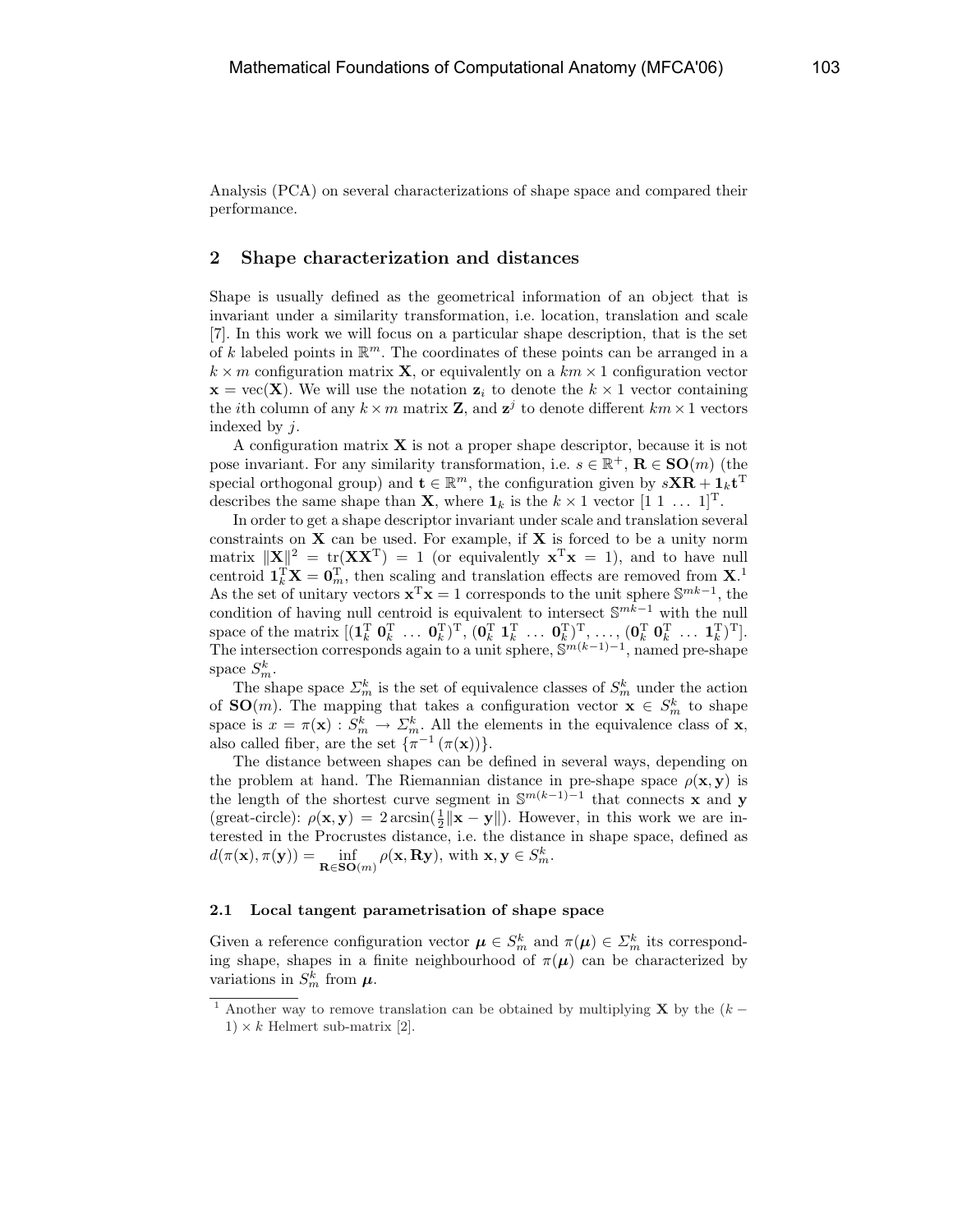The tangent space at  $\mu$  of pre-shape space,  $T_{\mu}S_m^k$ , is a linear space that can be used as a linear approximation, as well as a parametrization of  $S_m^k$ , via the exponential-logarithm mapping. We will see that a linear subspace of  $T_{\boldsymbol{\mu}}S^k_m$  can be found that is also the tangent space at  $\pi(\mu)$  of  $\mathcal{Z}_m^k$ .

Any vector  $\mathbf{x} \in S_m^k$  close to the reference shape  $\boldsymbol{\mu} \in S_m^k$ , can be written as

$$
\mathbf{x} = \cos(\theta)\boldsymbol{\mu} + \sin(\theta)\mathbf{v} \tag{1}
$$

with  $\mathbf{x}^T \mathbf{x} = \boldsymbol{\mu}^T \boldsymbol{\mu} = \mathbf{v}^T \mathbf{v} = 1$ , and  $\boldsymbol{\mu}^T \mathbf{v} = 0$ . As  $\boldsymbol{\mu}$  and  $\mathbf{x}$  are centered,  $\mathbf{x}^T \mathbf{t}^i =$  $\mu^{\mathrm{T}} \mathbf{t}^{i} = 0$ , where the pure translation vectors  $\{\mathbf{t}^{i}\}_{i=1}^{m}$  are given by  $\mathbf{t}^{i}_{i} = \mathbf{1}_{k}$  and  $\mathbf{t}_{j}^{i} = \mathbf{0}_{k}$  for  $i \neq j$ . It can be checked that also  $\mathbf{v}^{\mathrm{T}} \mathbf{t}^{i} = 0$ .

The tangent space at  $\mu$ ,  $T_{\mu}S_m^k$ , is formed by the set of vectors  $\mathbf{u} = \theta \mathbf{v}$ . In order to extend classical statistics on the shape space a mapping between the manifold and its tangent space that preserves distances and angles is required. The exponential map

$$
\exp_{\mu}(\mathbf{u}) = \cos(u)\mu + \sin(u)\hat{\mathbf{u}} \tag{2}
$$

with  $u = ||\mathbf{u}||$  and  $\hat{\mathbf{u}} = \mathbf{u}/u$ , generates geodesics with initial velocity **u**, and accomplishes that u is the Riemannian distance between  $\mu = \exp_{\mu}(0)$  and  $\exp_{\mu}(u)$ , i.e.  $\rho(\exp_{\mu}(0), \exp_{\mu}(u)) = u$ . The angle between geodesics is the angle between their corresponding initial velocities. The logarithm map is the inverse of the exponential map:  $\log_{\mu}(\mathbf{x}) = \mathbf{u}$ , where  $\hat{\mathbf{u}} = \mathbf{x} - \mu(\mu^T \mathbf{x})/||\mathbf{x} - \mu(\mu^T \mathbf{x})||$ and  $\|\mathbf{u}\| = 2 \arcsin(1/2\|\mathbf{x} - \boldsymbol{\mu}\|)$ , therefore:

$$
\rho(\boldsymbol{\mu}, \mathbf{x}) = \|\log_{\boldsymbol{\mu}}(\mathbf{x})\| \tag{3}
$$

In order to get rid of rotations, the variations from  $\mu$  should be orthogonal to the fibers  $\pi^{-1}(\mu)$ . Let  $\Omega^{i,j}(\theta) \in SO(m)$ ,  $i < j \leq m$ , be a rotation matrix in the plane  $\{i, j\}$  with rotation angle  $\theta$ . It can be seen that the fiber  $\mathbf{R}^{i,j}(\theta)\boldsymbol{\mu}$ , with  $\mathbf{R}^{i,j}(\theta) = (\mathbf{I}_k \otimes \mathbf{\Omega}^{i,j}(\theta)),$  is a curve in  $S_m^k$  but not a geodesic for  $m > 2$ . It was shown in [5, 8, 9] that if one moves away from  $\mu$  along geodesics orthogonally to fibers (no matters fibers are not geodesics), a Riemannian submersion from  $S_m^k$  onto  $\Sigma_m^k$  is obtained. Roughly, this means that identifying parts of  $\Sigma_m^k$  with submanifolds of  $S_m^k$  orthogonal to fibers, is a smooth mapping with the same metric. This allows us to work in  $S_m^k$  as if it were  $\mathcal{L}_m^k$ , in a neighbourhood of  $\mu$ . The tangent directions to fibers  $\mathbf{R}^{i,j}(\theta)\mu$  at  $\mu$  are given by their derivatives  $\mathbf{r}^{i,j}$ : with  $\mathbf{r}_i^{i,j} = \boldsymbol{\mu}_j$ ,  $\mathbf{r}_j^{i,j} = -\boldsymbol{\mu}_i$ , and  $\mathbf{r}_l^{i,j} = \mathbf{0}_k$  for  $i, j \neq l$ . The same result can be found in  $[6]$ , from a more theoretical point of view. Any configuration  $x$ Procrustes aligned to  $\mu$ , fulfils the following linear constraints:  $\mathbf{x}^T \mathbf{r}^{i,j} = 0$ . This is also true for  $\mu$ , then  $\mathbf{v}^{\mathrm{T}} \mathbf{r}^{i,j} = 0$ .

Fig. 1 shows schematically the pre-shape space  $S_m^k$  as a 2-sphere. The fiber  $\mathbf{R}^{i,j}(\theta)\mu$  is a small circle labeled as  $\mathbf{R}\mu$ , and its tangent direction as **r**. The shape space  $\mathcal{L}_m^k$  is obtained by intersecting the pre-shape sphere with a plane orthogonal to r.

Summing up all the constraints on **v** can be written as  $\mathbf{v}^{\mathrm{T}}\mathbf{N} = \mathbf{0}_{km}$ , with  $\mathbf{N} = (\boldsymbol{\mu}, \mathbf{t}^1, \mathbf{t}^2, \dots, \mathbf{t}^m, \mathbf{r}^{1,2}, \mathbf{r}^{1,3}, \dots, \mathbf{r}^{(m-1),m})$ . The intersection of the pre-shape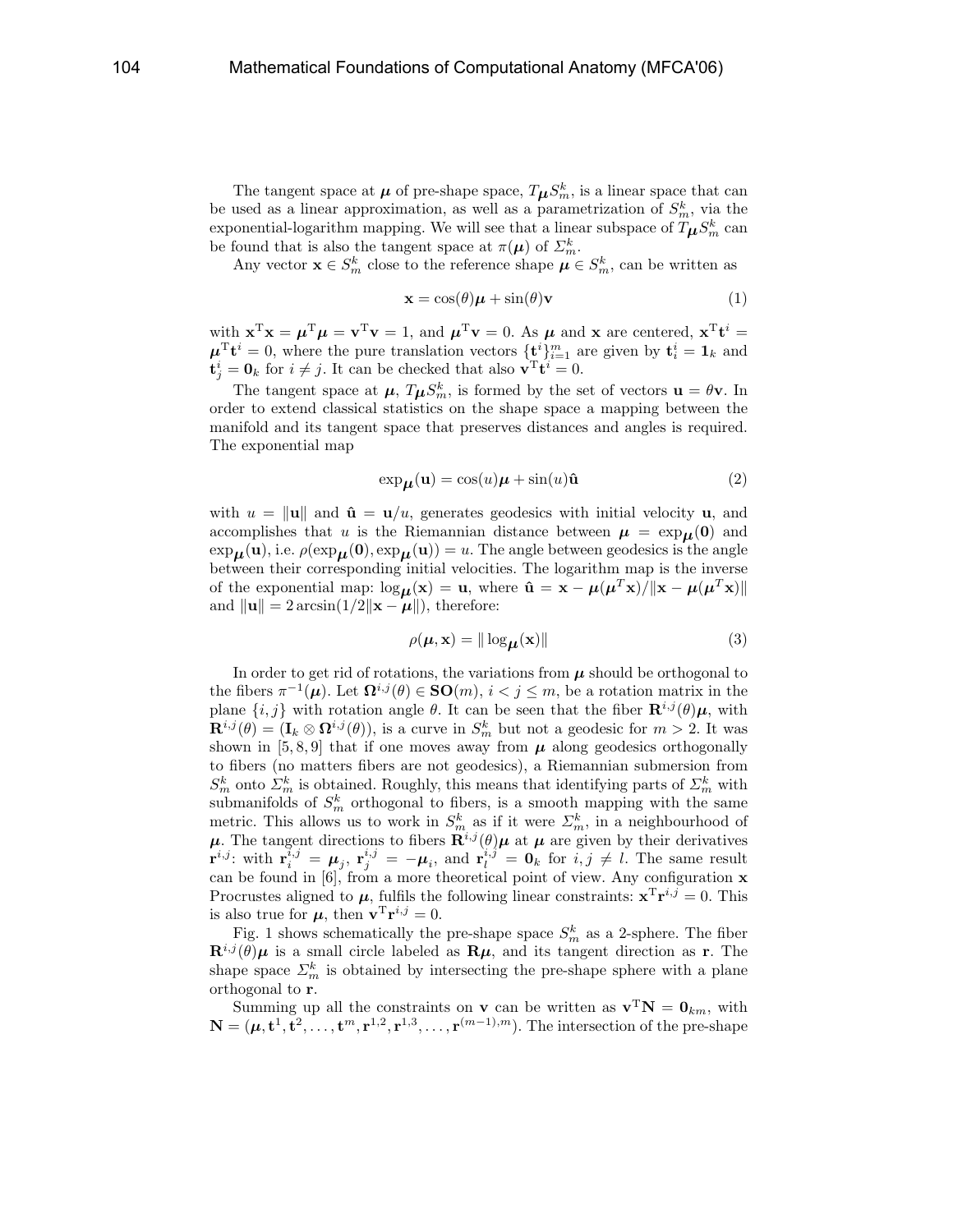

Fig. 1. Schematic representation of pre-shape space  $S_m^k$ . Shape space  $\sum_m^k$  is identified with the submanifold orthogonal to fiber  $R$  in a neighbourhood of reference shape.

sphere  $\mathbb{S}^{m(k-1)-1}$  and the hyperplane defined by the null space of  $\{r^{i,j}\}$  is again a smaller dimension sphere, in this case  $\mathbb{S}^{m(k-1-(m-1)/2)-1}$ . Therefore, shape space, although being a manifold with singularities for  $m > 2$ , it behaves like a sphere in a finite neighbourhood of any nonsingular reference shape  $\mu$ , with the metric defined in (3), i.e.  $d(\pi(\mathbf{x}), \pi(\mathbf{y})) = \rho(\mathbf{x}, \mathbf{y})$ .

We have explicitly removed the  $m$  degrees of freedom of translation, the  $m(m-1)/2$  ones of rotation and the one of size. If M denotes the matrix containing a basis of the null space of  $N$ , any shape can be written as

$$
\mathbf{x} = \cos(b)\boldsymbol{\mu} + \sin(b)\mathbf{M}\hat{\mathbf{b}},\tag{4}
$$

with  $\hat{\mathbf{b}} = \mathbf{b}/b$ ,  $b = ||\mathbf{b}||$  and  $\mathbf{b}$  an arbitrary vector of  $\mathbb{R}^{m(k-1-(m-1)/2)-1}$ . The parameter vector b is a linear, non-redundant representation of shape space, that preserve distances to the reference shape  $\mu$  and angles between geodesics. Therefore it can be used as an approximate and nice characterization of the shape space. Note that **M** only depends on  $\mu$ , and it is not required a training set to compute M.

The above conditions are valid at least within a ball around  $\mu$  with radius smaller than the distance from  $\mu$  to the closest singularity, which is usually far away enough in real problems. The singularities (labeled as s in Fig. 1) arise when rank( $X$ ) < m−1,. For m = 3, this means that all the landmarks are located over a line, and for  $m = 2$  there are no singularities. Fig. 2 shows a simple example of a geodesic passing through a singularity. It can be seen on bottom left panel that shapes further away than a singularity accomplish  $d(\pi(\mathbf{x}), \pi(\mathbf{y})) \neq \rho(\mathbf{x}, \mathbf{y})$ .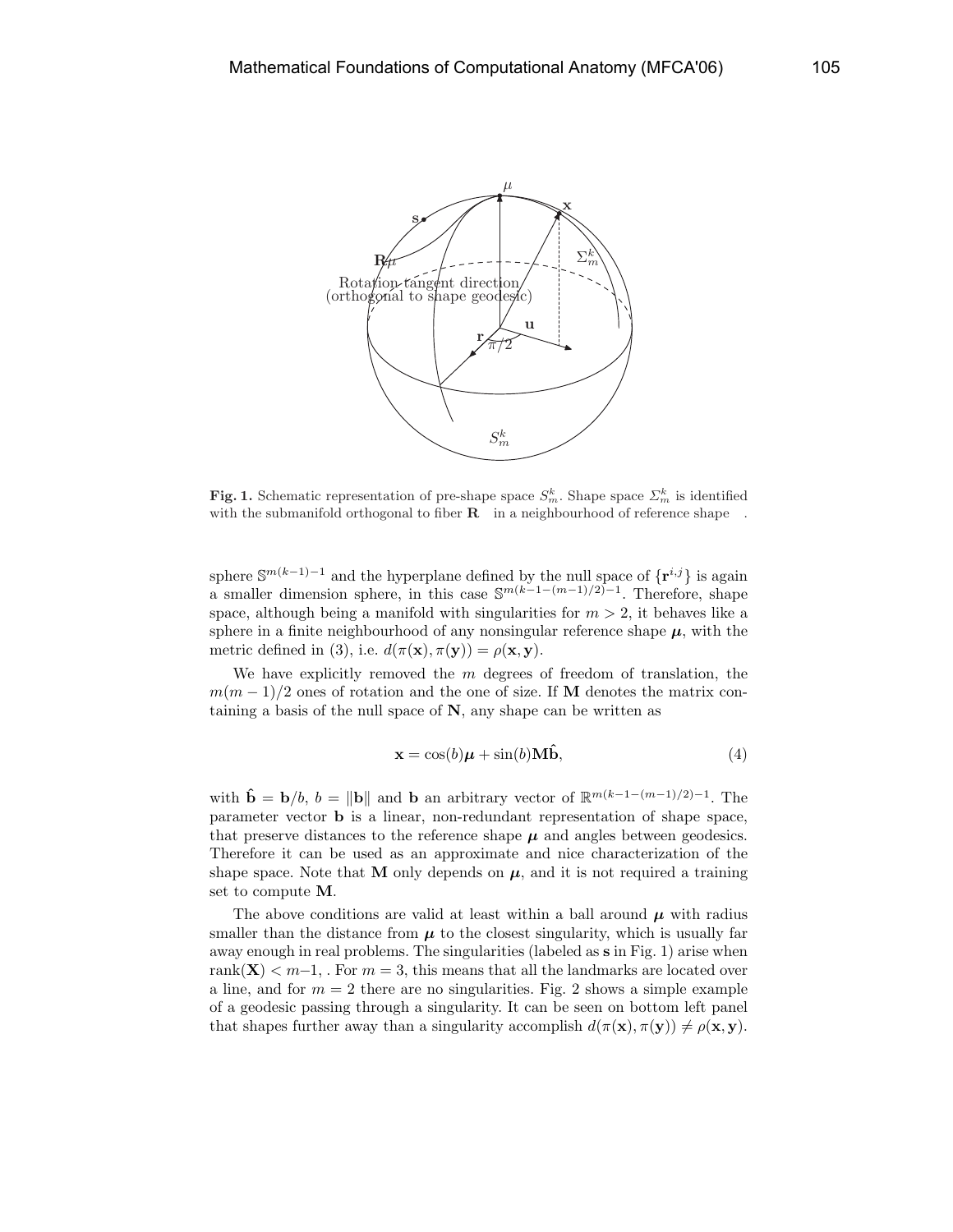

Fig. 2. Up: The reference shape (a tetrahedron) is denoted as and its closest singular shape as s (vertical line). The Procrustes distance between and s is about 1. The vertexes ABC collapse at A'B'C'. Geodesics from towards s are illustrated with dotted lines. On the left upper panel,  $\theta$  runs in the interval (-0.5,0.5), and on the right  $(-1.5,1.5)$ . Note that the configuration obtained for  $\theta = 1.5$  corresponds to an inverted tetrahedron, which is not Procrustes aligned to . Bottom left: Values of the pre-shape Riemannian distance  $\rho$  (solid line) and Procrustes distance d (dashed line) from for running values of  $\theta$ . Bottom right: schematic view of the tangent space  $T S_m^k$ .

## 3 Multivariate statistics on shape space

Classical multivariate statistical techniques such as PCA have been applied to some linear approximations of shape space. PCA involves estimating the mean and the modes of variation from a training set.

The mean  $\mu_E$  of a set of vectors  $\mathbf{x}^n \in S_m^k$  is computed as an iterative process including averaging and alignment. At each iteration, classical averaging is performed on landmark coordinates and the vectors are aligned to the normalized average. The final result  $\mu_E$  is the normalized average after convergence.  $\mu_E$ average. The final result  $\mu_E$  is the hormanized average after convergence.  $\mu_E$  provides the shape that minimizes the Euclidean distance  $\sum_n ||\mu - \mathbf{x}^n||^2$ , but not the Procrustes distance  $\sum_n d^2(\mu, \mathbf{x}^n)$  that we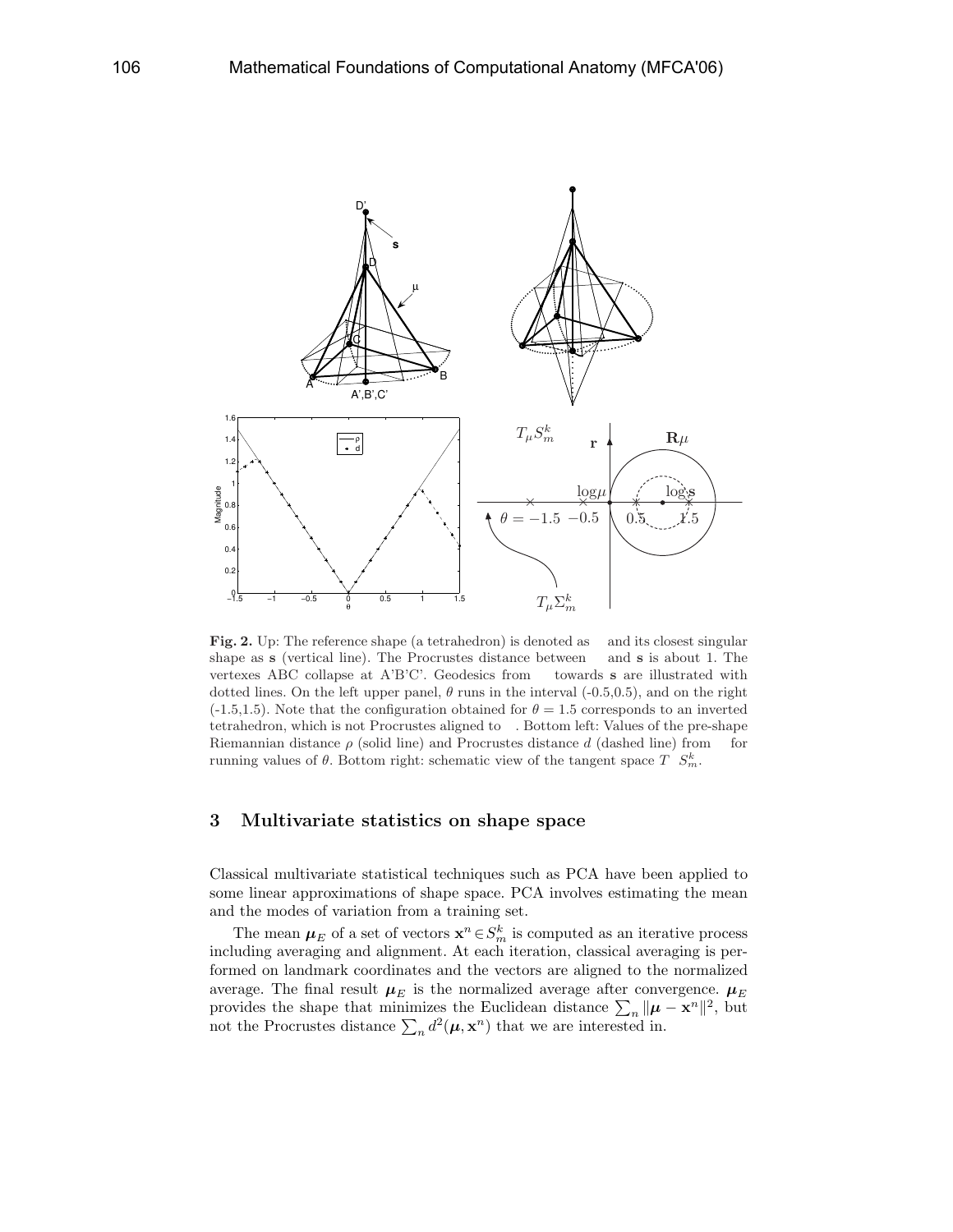An alternative procedure to compute the mean of a set of elements in Riemmanian manifolds was proposed in [10]. The method consists on iteratively estimating the mean as  $\mu^{j+1} = \exp(1/n \Sigma_n \log_{\mu^j}(\mathbf{x}^n))$ . We used this method with  $\mu_E$  as initialization. This iterative procedure has a fast convergence.

Modes of variation are computed in the tangent space at  $\mu$ , by means of SVD of the residues  $\mathbf{u}^n = \log_{\mu}(\mathbf{x}^n)$ . The principal geodesic directions are given by the singular vectors  $\mathbf{p}^k$ . Singular vectors are collected in the matrix **P**. The singular values  $\sigma^k$  account for their relative importance. The procedure of computing PCA in the tangent space of a Riemannian manifold is called Principal Geodesic Analysis (PGA) [10, 11]. Principal geodesics are  $\mathbf{y}^k(b_k)$  =  $\exp_{\mathbf{\mu}}(\mathbf{p}^k b_k) = \cos(b_k)\mathbf{\mu} + \sin(b_k)\mathbf{p}^k$ , where  $b_k$  measures the deviation from the mean. An arbitrary vector of the  $PGA$  model is:

$$
\mathbf{y(b)} = \exp_{\mu}(\mathbf{Pb}) = \cos(b)\mu + \sin(b)\mathbf{P}\hat{\mathbf{b}},\tag{5}
$$

where  $\hat{\mathbf{b}} = \mathbf{b}/b$ , and  $b = ||\mathbf{b}||$ .

#### 3.1 Discussion of previous approaches

Previous approaches proposed for PCA on shape space failed on finding the best linear approximation of the shape space. Cootes' proposal [1] is one of the most referenced approaches. Shape was modeled as

$$
\mathbf{y}_C(\mathbf{b}) = \boldsymbol{\mu} + \mathbf{P}_C \mathbf{b},\tag{6}
$$

where  $P_C$  is the matrix with the principal components of the residues  $\tilde{\mathbf{x}}_C^n$  =  $\mathbf{x}^n - \boldsymbol{\mu}$ , and **b** is a parameter vector. However, the spherical topology of the shape space was disregarded. Shape model in  $(6)$ , labeled as  $PCA<sub>C</sub>$  in this work, has two drawbacks: firstly, shape instances  $y_C$  don't have unity norm. Secondly, the shape Procrustes distance between an instance and  $\mu$  is neither proportional to ||**b**||, nor symmetric under a sign change of **b**, i.e.  $d(\boldsymbol{\mu}, \mathbf{y}_C(\mathbf{b})) \neq d(\boldsymbol{\mu}, \mathbf{y}_C(-\mathbf{b}))$ . The reason is that  $\|\mathbf{P}_C^{\mathrm{T}}\boldsymbol{\mu}\| \neq 0$  because the residues are not orthogonal to the mean. Accordingly the maximum number of degrees of freedom is  $m(k-1-(m-p))$ 1)/2) (i.e. one dimension larger than actual Procrustes shape space). Splitting **b** into two orthogonal parts,  $\mathbf{b} = \mathbf{b}\boldsymbol{\mu} + \mathbf{b}_{\perp}\boldsymbol{\mu}$ , such that  $\boldsymbol{\mu}^{\mathrm{T}}(\mathbf{P}_C \mathbf{b}_{\perp} \boldsymbol{\mu}) = 0$ , the asymmetry in norm can be shown as

$$
\|\mathbf{y}_{C}(\mathbf{b})\| = \|\boldsymbol{\mu}(1+b_{\boldsymbol{\mu}}) + \mathbf{P}_{C}\mathbf{b}_{\perp\boldsymbol{\mu}}\| = \sqrt{(1+b_{\boldsymbol{\mu}})^{2} + b_{\perp\boldsymbol{\mu}}^{2}} \neq
$$
  

$$
\neq \sqrt{(1-b_{\boldsymbol{\mu}})^{2} + b_{\perp\boldsymbol{\mu}}^{2}} = \|\boldsymbol{\mu}(1-b_{\boldsymbol{\mu}}) - \mathbf{P}_{C}\mathbf{b}_{\perp\boldsymbol{\mu}}\| = \|\mathbf{y}_{C}(-\mathbf{b})\|, \quad (7)
$$

with  $b\mu = ||\mathbf{b}_\mu||$  and  $b_\perp\mu = ||\mathbf{b}_\perp\mu||$ . Similarly the Procrustes distance accomplishes

$$
d(\boldsymbol{\mu}, \mathbf{y}_C(\mathbf{b})) = 2 \arcsin\left(\frac{1}{2} \left\| \boldsymbol{\mu} \left(1 - \frac{1 + b\boldsymbol{\mu}}{\|\mathbf{y}_C(\mathbf{b})\|}\right) - \frac{\mathbf{P}_C \mathbf{b}_\perp \boldsymbol{\mu}}{\|\mathbf{y}_C(\mathbf{b})\|}\right\|\right) \neq
$$
  

$$
\neq 2 \arcsin\left(\frac{1}{2} \left\| \boldsymbol{\mu} \left(1 - \frac{1 - b\boldsymbol{\mu}}{\|\mathbf{y}_C(-\mathbf{b})\|}\right) + \frac{\mathbf{P}_C \mathbf{b}_\perp \boldsymbol{\mu}}{\|\mathbf{y}_C(-\mathbf{b})\|}\right\|\right) = d(\boldsymbol{\mu}, \mathbf{y}_C(-\mathbf{b})).
$$
 (8)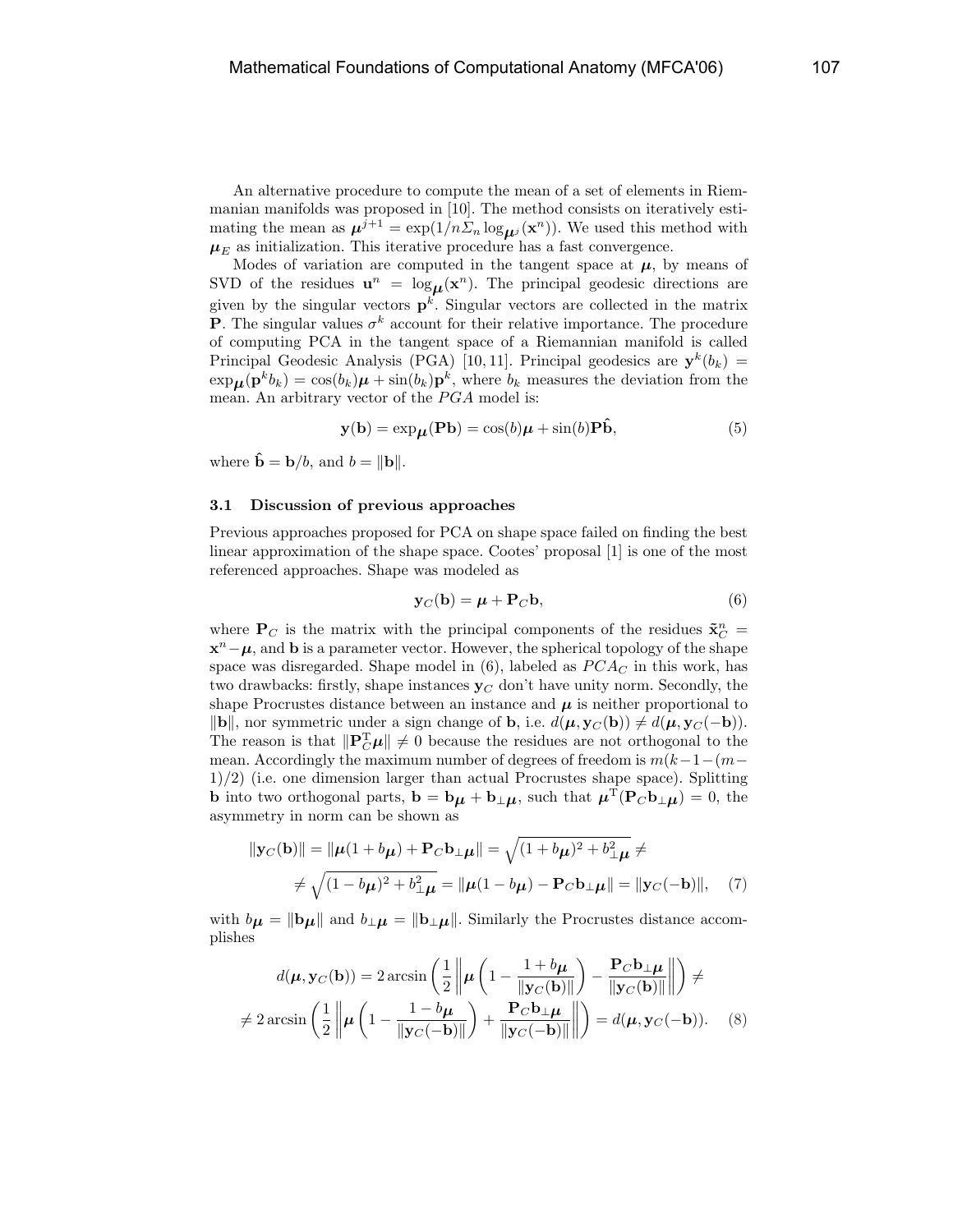Later works, even realizing the spherical topology of shape space, made use of a linear projection instead of using the log mapping to project data on the tangent space.Therefore a distortion in the metric was introduced.

In [3] data is projected into tangent space by scaling  $x^n$  in such a way that the residue is perpendicular to  $\mu$ ,  $\tilde{\mathbf{x}}_A^n = \mathbf{x}^n (\mathbf{x}^{nT} \mu)^{-1} - \mu$ . In [2] the tangent coordinates were defined as the linear projection on the plane perpendicular to the mean,  $\tilde{\mathbf{x}}_B^n = \mathbf{x}^n - \mu(\mu^T \mathbf{x}^n)$ . The approximation done is  $\theta \approx \tan \theta$  in the first case, while in the second is  $\theta \approx \sin \theta$ , being  $\theta$  the Procrustes distance from  $\mu$  to x. The corresponding shape models are

$$
\mathbf{y}_A(\mathbf{b}) = \frac{\boldsymbol{\mu}}{\sqrt{1+b^2}} + \frac{\mathbf{P}_A \mathbf{b}}{\sqrt{1+b^2}}
$$
(9)

$$
\mathbf{y}_B(\mathbf{b}) = \boldsymbol{\mu}\sqrt{1 - b^2 + \mathbf{P}_B}\mathbf{b}
$$
 (10)

labeled as  $PCA_A$  and  $PCA_B$  respectively.

The space spanned by the principal vector is one dimension smaller than  $\mathbf{P}_C$  as  $\mathbf{P}_{\{A,B\}}^{\mathrm{T}}\boldsymbol{\mu} = \mathbf{0}$  and so  $b_{\boldsymbol{\mu}} = 0$ . Therefore, unlike the model in (6), these approaches are symmetric under a change of sign of the parameter b. The Procrustes distance from the mean is

$$
d(\boldsymbol{\mu}, \mathbf{y}_A(\mathbf{b})) = \|\arctan(b)\| = d(\boldsymbol{\mu}, \mathbf{y}_A(-\mathbf{b}))
$$
\n(11)

$$
d(\boldsymbol{\mu}, \mathbf{y}_B(\mathbf{b})) = \|\arcsin(b)\| = d(\boldsymbol{\mu}, \mathbf{y}_B(-\mathbf{b})).
$$
\n(12)

Left panel of Fig. 3 illustrates the Procrustes distance from the mean shape versus signed b. A value of  $b\mu/b$  of 0.5 was used in the  $PCA_C$  model. PGA is the only model for which a linear change of the model parameters implies a linear variation of the Procrustes distance. On one hand  $PCA_A$  model generates instances closer to the mean than  $PGA$ , especially for large values of b, which means that  $PCA_A$  is more sensitive to outliers.  $PCA_C$  model has a similar behaviour for  $b_{\mu}/b$  small. On the other hand,  $PCA_B$  generates instances further away of the mean than  $PGA$  in the valid running interval  $b \in [-1, 1]$ .



Fig. 3. Left: Procrustes distance versus signed b. Right: Model scaling terms versus b. Solid lines for mean terms and dashed lines for modes of variation terms.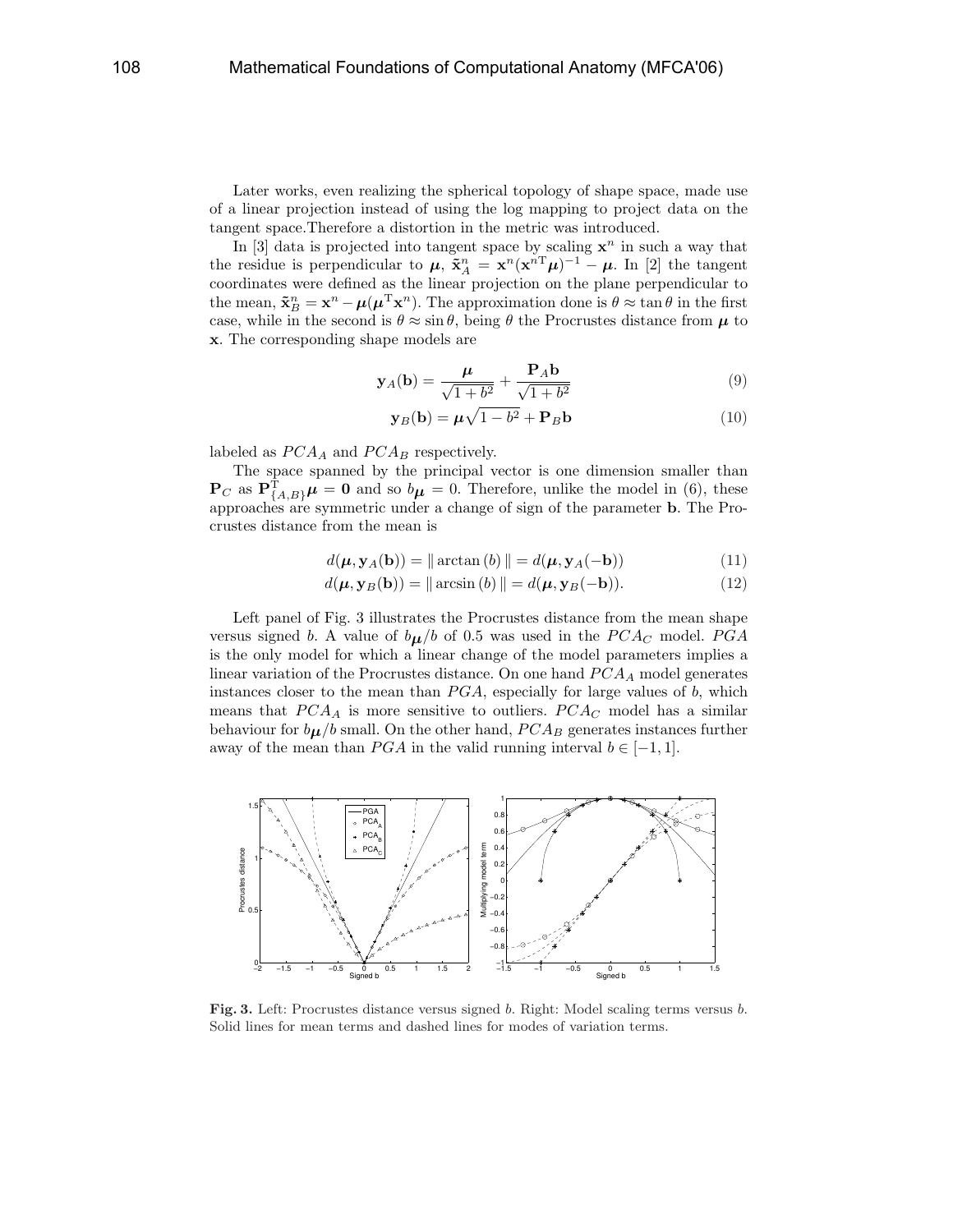There is a similarity between  $PGA$ ,  $PCA$  and  $PCA$  model equations (5), (9) and (10). Mean and variation modes are orthogonal vectors multiplied by nonlinear scalar functions. The corresponding Taylor expansions of the mode of variation term differ at the 3rd order on b, being  $b - 1/6b^3$  for  $PGA$ ,  $b - 1/2b^3$ for  $PCA_A$  and b for  $PCA_B$ . The model  $PCA_A$  underestimates the variation term compared to  $PGA$ , while the model  $PCA_B$  overestimates it, which is in agreement with the behaviour explained before on the Procrustes distance. The Taylor expansions of the mean term are different at the 4th order:  $1 - 1/2x^2 +$  $1/24x^4$  for  $PGA$ ,  $1-1/2x^2+3/8x^4$  for  $PCA_A$  and  $1-1/2x^2-1/8x^4$  for  $PGA_B$ . Right panel in Fig. 3 illustrates both terms for these models.

The Procrustes distance is always smaller than or equal to  $\pi/2$ , but it is much smaller in most of the real cases. Differences between  $PGA$ ,  $PCA$  and  $PGA_B$  are then very small for this range of distances.

## 4 Illustrative example

In order to provide a simple illustrative example of the differences between previous approaches, 100 instances were randomly generated by adding noise to a reference shape (a cube in this simulation with  $k = 8$ ). The standard deviation of the noise was set to 30% of the edge length.

Statistical shape models considered before were computed from the simulated instances. Mean shape  $\mu$  as well as the first two variation modes are illustrated in Fig. 4. There were no visible differences in the mean shape, but significant differences were found in the variation modes. The second mode of variation of  $PCA_{\mathcal{C}}$  (upper right panel in Fig. 4) has a very different direction compared to  $PGA$  because this mode includes a significant part of the mean shape, introducing a relevant radial component. In contrast,  $PGA$  and  $PCA<sub>{A,B}</sub>$  do not suffer this drawback.

It can be seen in Fig. 4 that the length of  $PCA_{A}$  trajectories as well as  $PCA_{C}$ after normalization, are shorter than  $PGA$ , while  $PCA_B$  trajectories are longer. This is in agreement with the results shown in the left panel of Fig. 3. It is worthy to note that a large value of b was required to obtain visible differences.

The Procrustes distance between instances and mean shape  $\mu$  were computed for several values of the model parameters and are shown in Fig. 5. The profile of the curves in Fig. 5 resembles the theoretical ones in Fig. 3. The Procrustes distance in the second mode of variation of  $PCA<sub>C</sub>$  is highly asymmetric due to the presence of the mean shape in that mode.

 $P G A$  is the only approach where a linear change of the model parameters involves a linear variation of the Procrustes distance from the mean. This property is really crucial for any statistical analysis performed on the linear space of the parameters, such as hypothesis testing, clustering, classification.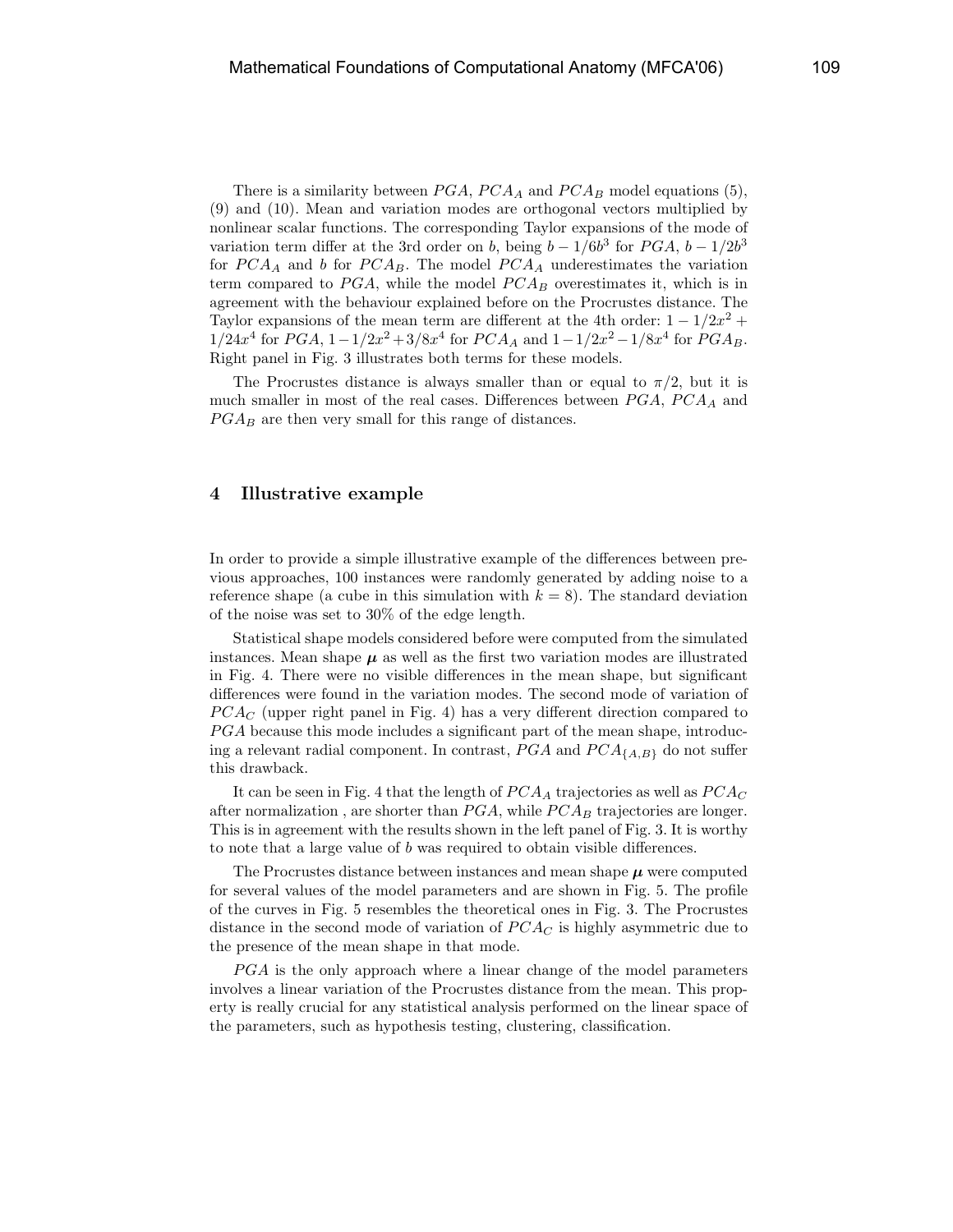

Fig. 4. Mean shape (solid line) and the first/second (left/right), modes of variation. P GA model is illustrated with dotted trajectories of geodesics. Top: Model parameter  $b_{\{1,2\}}$  runs in the interval  $(-3\sigma_{\{1,2\}}, 3\sigma_{\{1,2\}})$ . Circles denote  $PCA_C$  straight line trajectories and crosses their corresponding normalized instances. Bottom: Model parameter  $b_{\{1,2\}}$  runs in the interval  $(-4\sigma_{\{1,2\}}, 4\sigma_{\{1,2\}})$ . Circles denote  $PCA_A$  and crosses  $PCA_B$ trajectories.

# 5 Conclusions

The problem of shape description by means of a set of landmarks was revisited in this work. A local tangent shape characterization was obtained in earlier works by removing the degrees of freedom corresponding to scaling, translation and rotation. The main added value of this work is twofold: firstly, to propose a simple and intuitive way to understand this shape characterization; secondly, to apply classical multivariate statistics, such as PCA, on the shape space. The obtained shape representation is linear, non-redundant and preserves the Procrustes distance between instances and the reference shape, and also preserves angles between geodesics. Some of these properties do not hold in alternative models previously proposed in the literature. Additionally, these benefits are obtained with a minimum extra modelling effort and the formulation of the model resembles the classical ones.